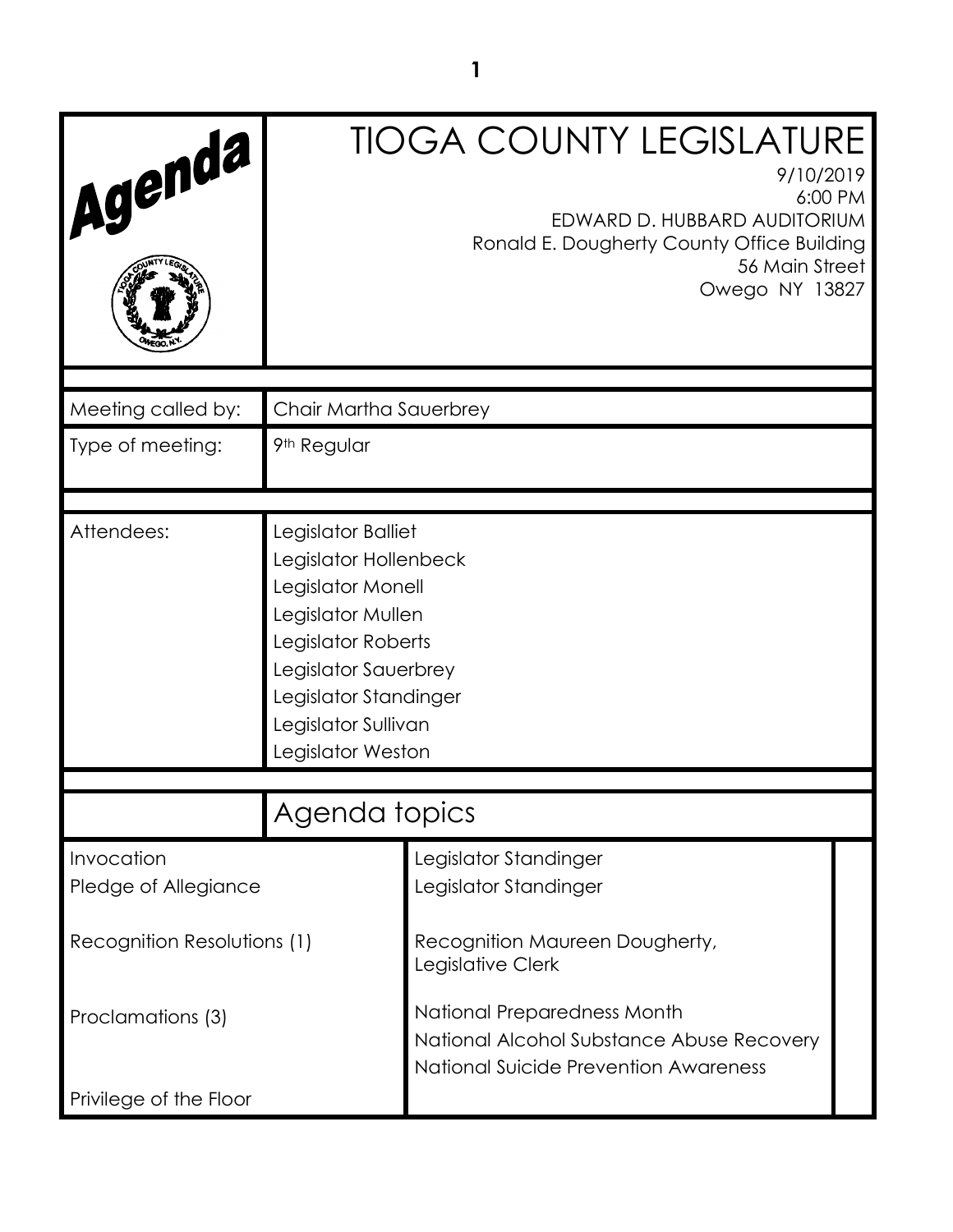|                                                                                                                     |                                         | ◢                                                                                                                                                                                                                                                                                                                                                                                                         |  |
|---------------------------------------------------------------------------------------------------------------------|-----------------------------------------|-----------------------------------------------------------------------------------------------------------------------------------------------------------------------------------------------------------------------------------------------------------------------------------------------------------------------------------------------------------------------------------------------------------|--|
| Approval of Minutes                                                                                                 |                                         | August 13, 2019                                                                                                                                                                                                                                                                                                                                                                                           |  |
| <b>Petitions, Communications &amp; Notices</b><br>Appointments/Reappointments<br><b>Reports Standing Committees</b> |                                         |                                                                                                                                                                                                                                                                                                                                                                                                           |  |
| RESOLUTIONS:                                                                                                        | 2020<br>2. Establish Equalization Rates | 1. Designation of Tioga County Local Development Corporation d.b.a.<br>Tioga County Tourism, as Authorized Tourism Promotion Agency for<br>3. Authorizing Execution of an Indemnity Agreement between the<br>County of Genesee Department of Mental Health and the County of<br>Tioga Department of Mental Hygiene                                                                                        |  |
|                                                                                                                     | Funds                                   | 4. Award Contract for Cleaning Services for County Buildings<br>5. Authorizing the Implementation and Funding in the First Instance<br>100% of the Federal Aid and State "Marchiselli" Program-Aid Eligible<br>Costs of a Transportation Federal-Aid Project and Appropriating<br>6. Award Inspection Services to McFarland Johnson for Phase 4 of<br>Bridge Preventative Maintenance Project PIN 9754.28 |  |

## 7. Approve Supplemental Agreement for Bridge Preventative Maintenance Phase 4 – Design Services

8. Solar Subscription for Demand-Only between Tioga County and Renovus

# 9. Authorize County Treasurer's Office to Create Revenue Accounts within Board of Elections Budget, in order to Receive Grant Funding from the State Board of Elections and Amend Budget

10. Approve Electronic Poll Books Capital Grant to Reimburse Tioga County for Electronic Poll Book Purchase

# 11. Authorize Funding for Tioga County Board of Elections to Purchase Electronic Poll Books and Amend Budget

12. Abolish Position in Treasurer's Office and Create Position in Law Department; Transfer Funds from Treasurer Budget to Law Budget and Modify Budgets

13. Abolish/Create Position (Mental Hygiene)

14. Authorize Position Reclassifications Social Services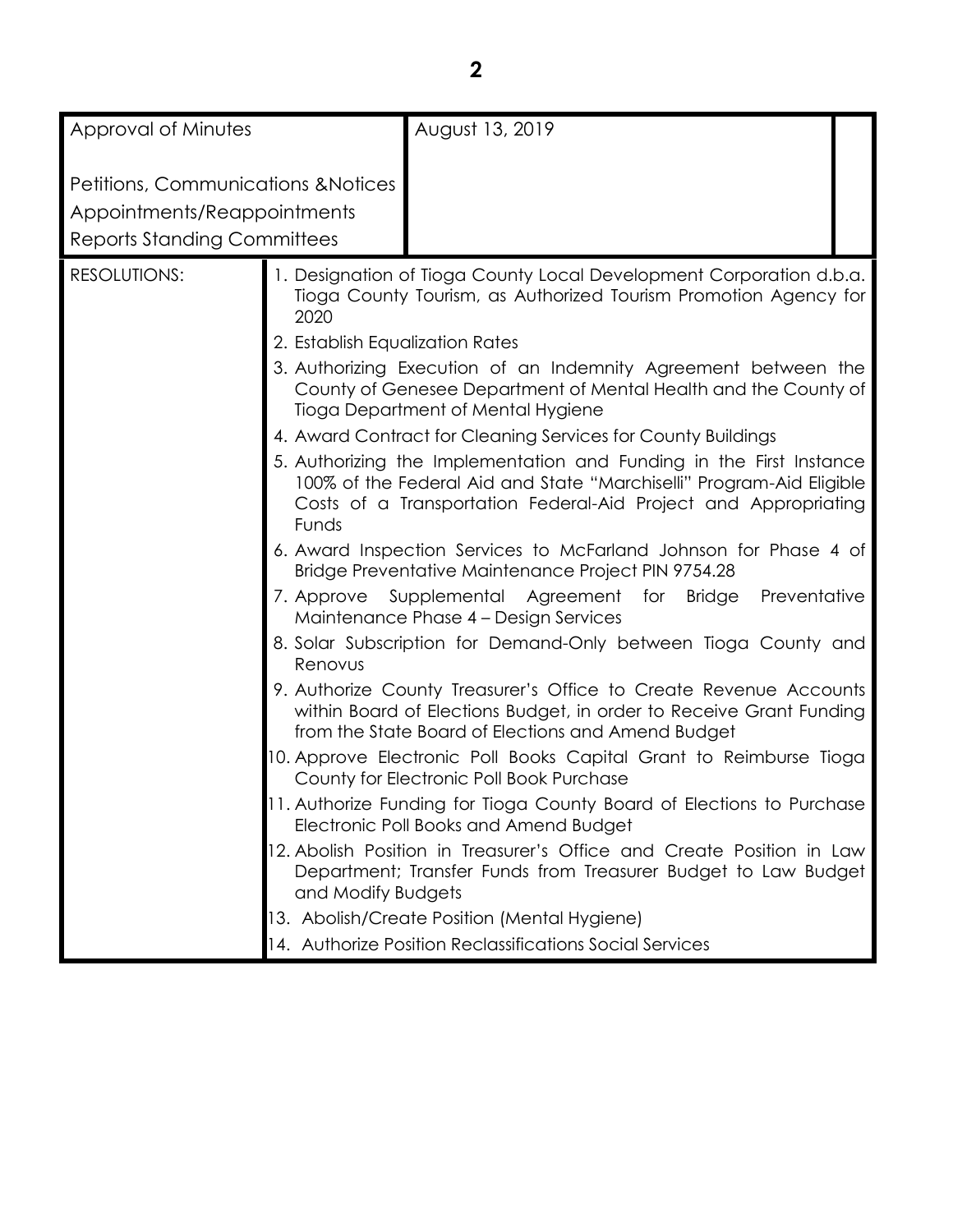|              | <b>LEGISLATIVE WORKSESSION</b> |
|--------------|--------------------------------|
| REFERRED TO: |                                |

RESOLUTION NO. -19 RECOGNITION OF MAUREEN DOUGHERTY'S 33 YEARS OF DEDICATED SERVICE TO THE TIOGA COUNTY LEGISLATURE

WHEREAS: Maureen Dougherty was appointed to the position of Deputy Legislative Clerk in the Legislative Office on September 2, 1986 and appointed Legislative Clerk on January 4, 1988, the position she has continuously held for the past 31+ years; and

WHEREAS: Maureen has worked with and served under 10 Chairs and 29 Legislators during her time as Legislative Clerk; and

WHEREAS: Maureen was instrumental in working and setting up the first financial system on the AS400 and the establishment of an office of County Auditor in March of 1989 and was appointed Tioga County's first Auditor effective March 13, 1989, the position she has continuously held for the past 30+ years; and

WHEREAS: In 2014 the County undertook a major upgrade to the County's financial system with Maureen being the Project Manager and very instrumental in securing and implementing yet another new financial system from Tyler Technologies (MUNIS), which went live in 2015. This was a tedious project and took many many hours of time, which involved early mornings, late nights and weekends to see this project through; and

WHEREAS: Maureen worked very closely with the Towns and Villages on many projects including a financial system for the Village of Owego that the County installed; and

WHEREAS: Maureen has been dedicated and loyal in the performance of her duties and responsibilities in the Legislative Office. She has earned the respect of her colleagues and peers throughout Tioga County, as well as State and Local officials; and

WHEREAS: Maureen will retire on September 14, 2019; therefore be it

RESOLVED: That the Tioga County Legislature, on its own behalf, as well as on behalf of the citizens of Tioga County, express sincere gratitude to Maureen Dougherty for her 33 years of dedicated and loyal service to the residents of Tioga County; and be it further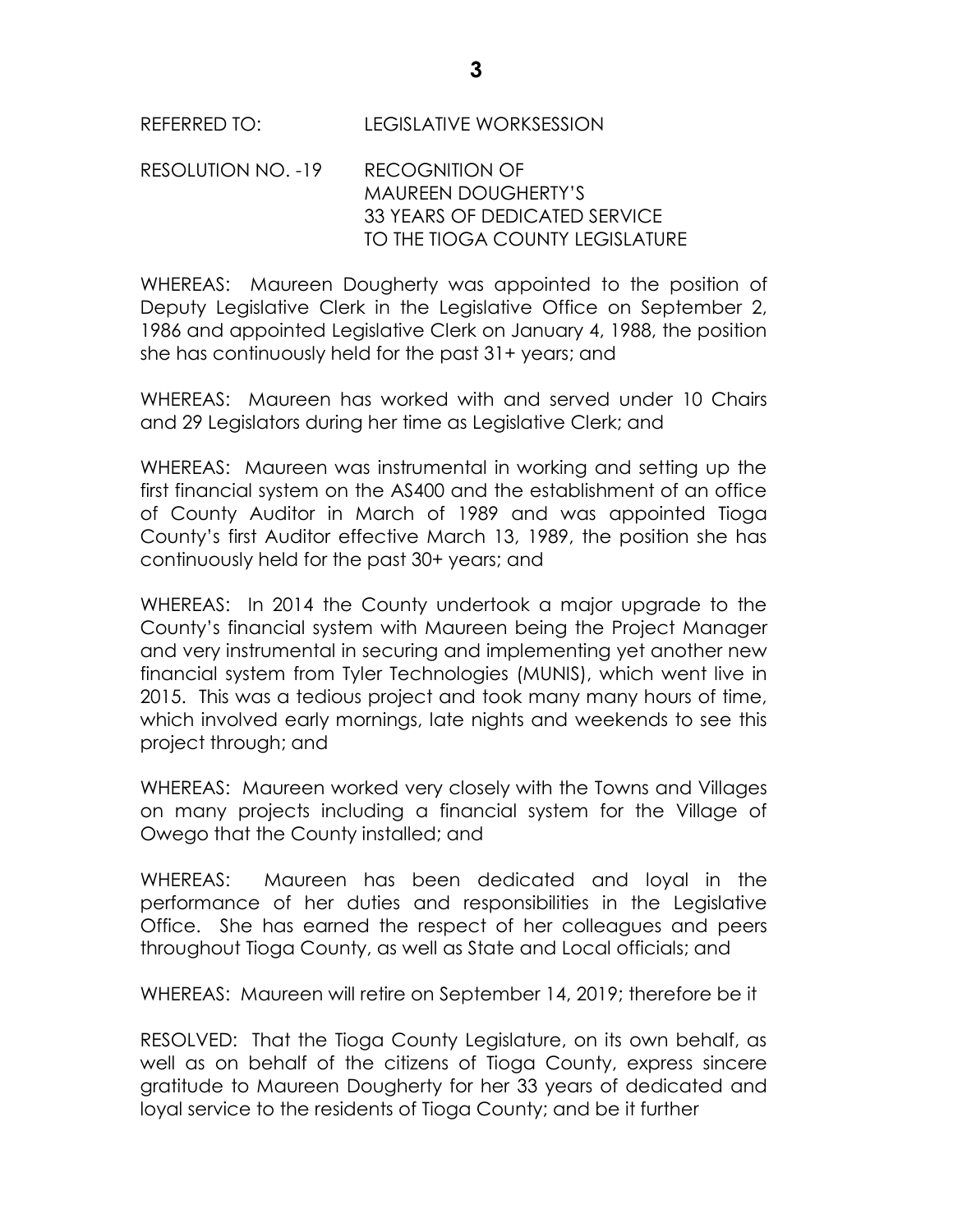RESOLVED: That this resolution be spread upon the minutes of this meeting and a certified copy be presented to this outstanding employee, Maureen Dougherty.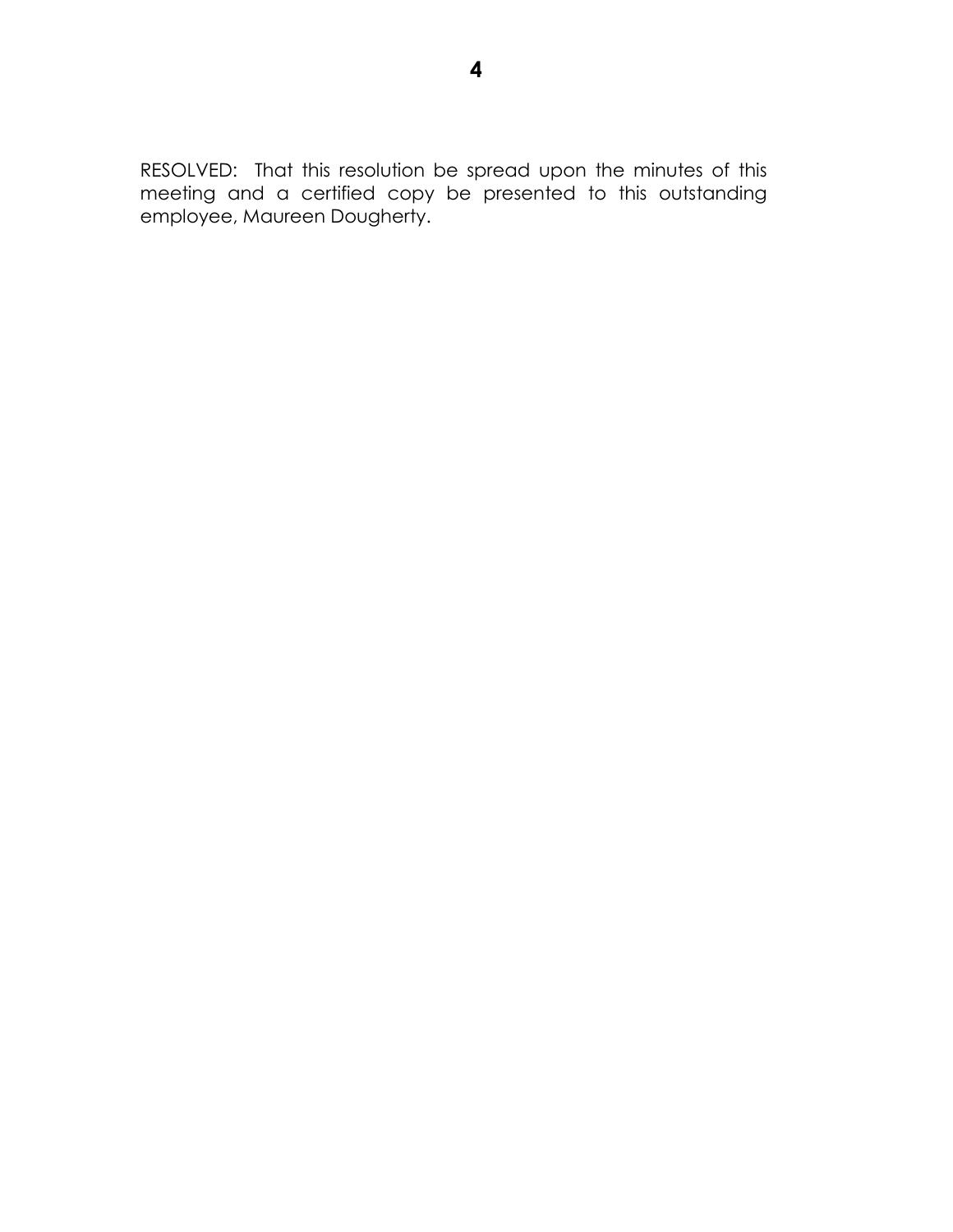### **COUNTY OF TIOGA EXECUTIVE PROCLAMATION**

WHEREAS: September is nationally recognized as National Preparedness Month; and

WHEREAS: In 2011, Tioga County experienced significant damage as a result of Hurricane Irene and Tropical Storm Lee moving through the Southern Tier. Recent local and national events also highlight the devastation natural disasters can cause; and

WHEREAS: Threats can come in many forms including natural disasters, terrorist attacks and pandemic disease outbreaks; and

WHEREAS: Community preparedness improves the ability of municipalities and emergency agencies to respond to disasters, secure necessary resources and quickly recover; and

WHEREAS: Trained Medical Reserve Corps volunteers are vital in events and can be called upon in hazards that pose a threat to the public's health; and

WHEREAS: Tioga County Public Health recommends citizens prepare well thought out plans for communications, sheltering in place and a strategy of escape; therefore

The TIOGA COUNTY LEGISLATURE, County of Tioga, does hereby proclaim the month of September 2019 as:

## **NATIONAL PREPAREDNESS MONTH**

and urges all citizens of our County to become more involved in preparing together as a community. Disasters don't plan ahead, but you can.

Dated: September 10, 2019

MARTHA SAUERBREY, CHAIR TIOGA COUNTY LEGISLATURE

\_\_\_\_\_\_\_\_\_\_\_\_\_\_\_\_\_\_\_\_\_\_\_\_\_\_\_\_\_\_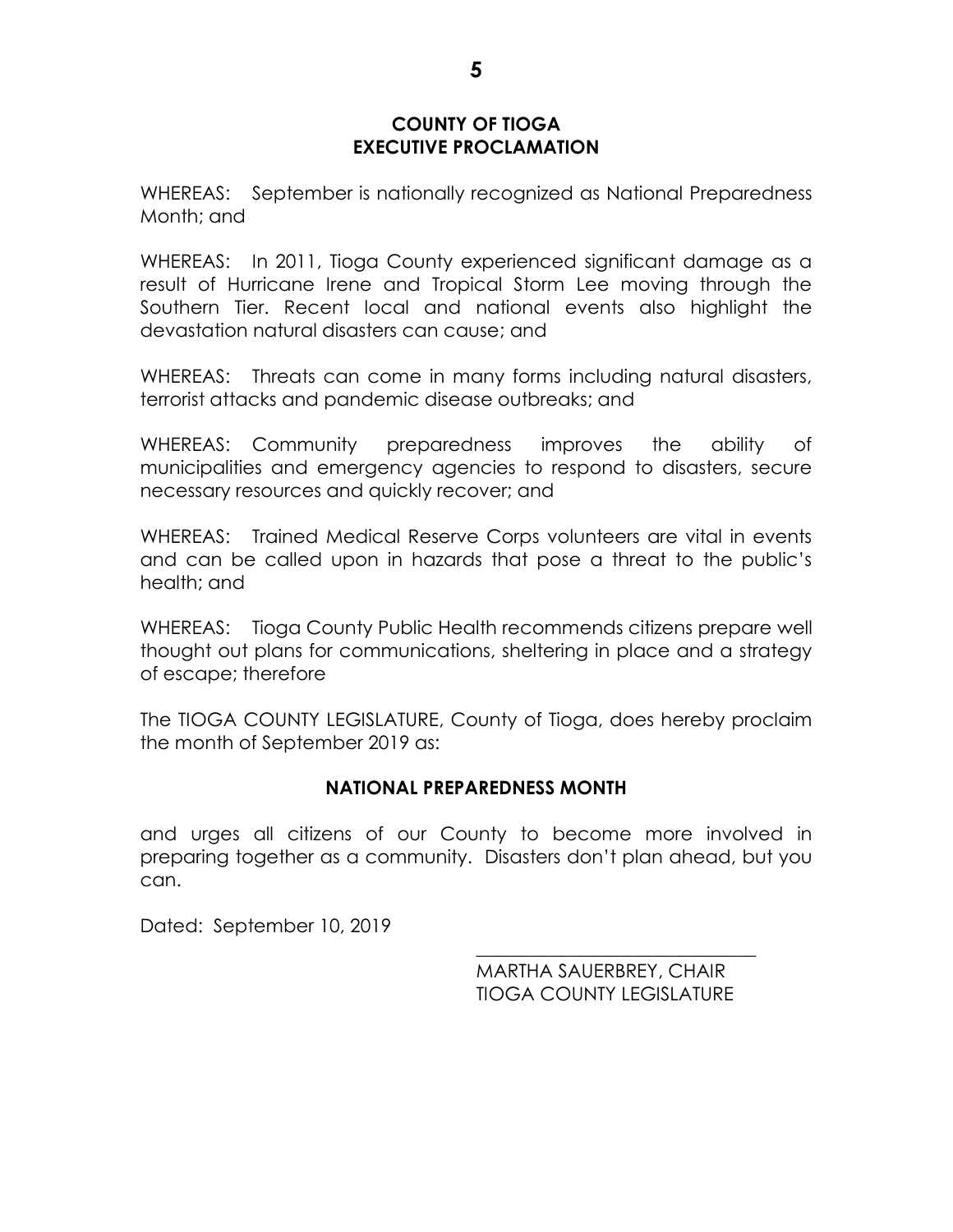#### **COUNTY OF TIOGA EXECUTIVE PROCLAMATION**

WHEREAS: Prevention, treatment and recovery efforts improve the community's welfare and provide renewed outlook on life for those who, along with their family and friends, struggle with substance use disorders; and

WHEREAS: 7.7 million adults have a co-occurring mental health and substance use disorder; and

WHEREAS: Of the 20.3 million adults in the United States with a substance use disorder, 37.9% also have a co-occurring mental health disorder; and

WHEREAS: Substance abuse negatively affects children, families and loved-ones and takes a great toll on our society economically and in terms of safety; and

WHEREAS: Studies have indicated that people who made an effort to get treatment, but did not receive it, were concerned that receiving treatment might cause neighbors and community members to have negative opinions of them; and

WHEREAS: Fear and stigma continue to be barriers to seeking help for an addiction; and

WHEREAS: CASA - Trinity provides prevention, education, advocacy, early intervention and referral services for individuals, friends or family members who are living with an addiction; and

WHEREAS: Tioga County Department of Mental Hygiene remains eager and prepared to provide treatment for Tioga County Citizens who choose to work toward recovery for a substance use disorder; and

WHEREAS: Such education and raising awareness is essential in overcoming misconceptions and achieving long-term recovery; and

WHEREAS: To help achieve this goal, the US Department of Health and Human Services, the Substance Abuse and Mental Health Services Administration, the White House Office of National Drug Control Policy, the New York State Office of Alcoholism and Substance Abuse Services, and the Tioga County Department of Mental Hygiene invite all Tioga County residents to participate in the 30th anniversary of National Alcohol and Drug Addiction Recovery Month; therefore

The TIOGA COUNTY LEGISLATURE, County of Tioga, does hereby proclaim the month of September 2019 as:

#### **NATIONAL ALCOHOL SUBSTANCE ABUSE RECOVERY MONTH IN TIOGA COUNTY**

Dated: September 10, 2019

MARTHA SAUERBREY, CHAIR TIOGA COUNTY LEGISLATURE

\_\_\_\_\_\_\_\_\_\_\_\_\_\_\_\_\_\_\_\_\_\_\_\_\_\_\_\_\_\_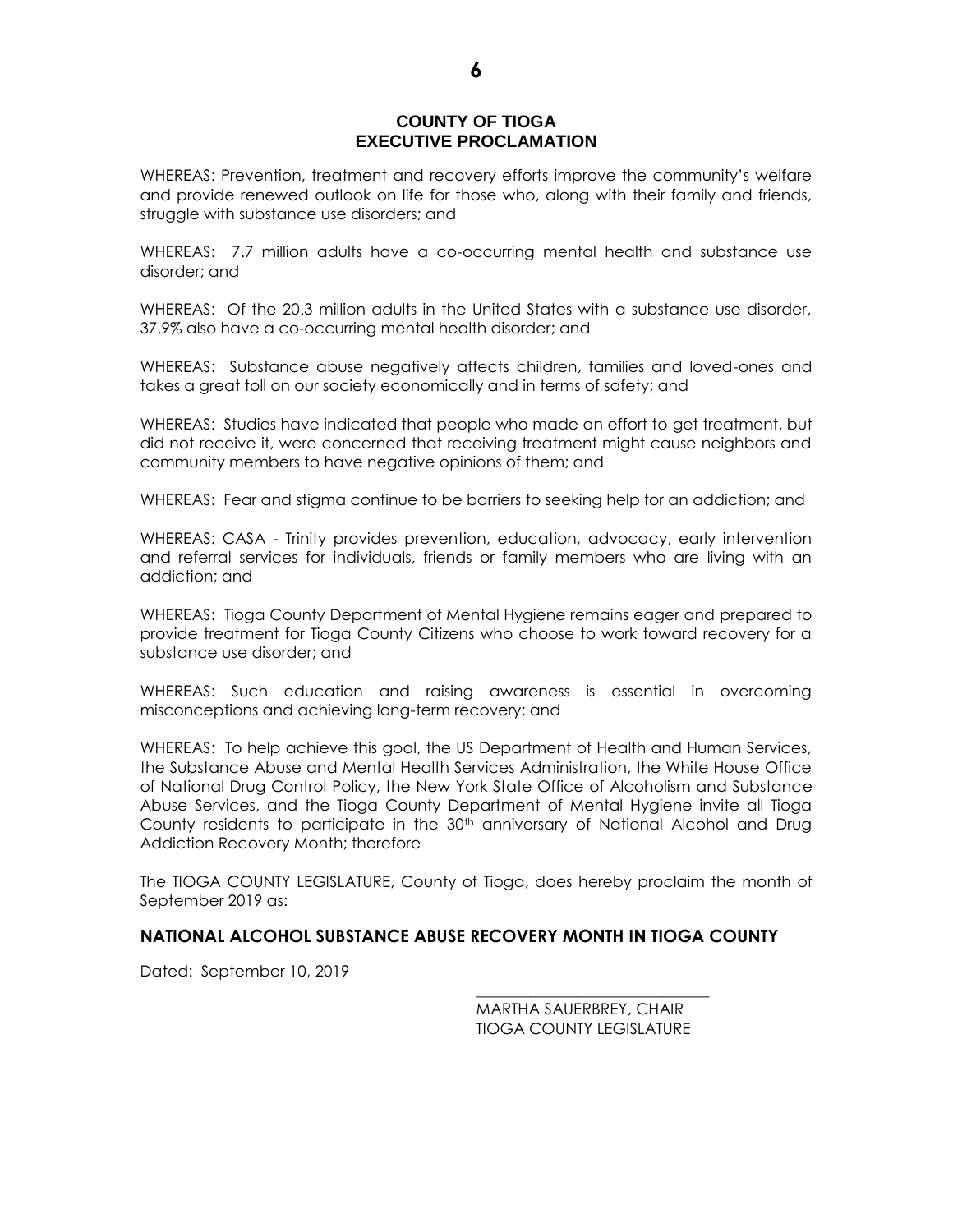#### **COUNTY OF TIOGA EXECUTIVE PROCLAMATION**

WHEREAS: The citizens of Tioga County value the overall health and well-being of all the residents of Tioga County and are proud to support the observance of National Suicide Prevention Awareness Month; and

WHEREAS: Suicide is the 12<sup>th</sup> leading cause of death in New York State; and

WHEREAS: Suicide is the second leading cause of death for ages 15-34 and fourth leading cause of death for ages 35-54; and

WHEREAS: Almost six times as many people died by suicide in New York in 2017 than in alcohol related motor vehicle accidents; and

WHEREAS: Suicide claims the lives of over 1,696 New Yorkers each year, or an average of one person dies of suicide every five hours in the state; and

WHEREAS: The total deaths to suicide reflect a total of 34,028 years of potential life lost before age 65; and

WHEREAS: Stigma works against Suicide Prevention by discouraging persons at risk from seeking lifesaving help; and

WHEREAS: Most suicides are preventable; and

WHEREAS: Tioga County Suicide Prevention Coalition's mission is to increase awareness, provide education, training, resources and coordinate community services to the public; and

WHEREAS: Tioga County is no different than any other community in the country, but chooses to publicly state and place our full support behind local educators, mental health professionals, and parents, as partners in supporting our community in simply being available to one another; therefore

The TIOGA COUNTY LEGISLATURE, County of Tioga, does hereby proclaim the month of September 2019 as:

#### **NATIONAL SUICIDE PREVENTION AWARENESS MONTH IN TIOGA COUNTY**

Dated: September 10, 2019

MARTHA SAUERBREY, CHAIR TIOGA COUNTY LEGISLATURE

\_\_\_\_\_\_\_\_\_\_\_\_\_\_\_\_\_\_\_\_\_\_\_\_\_\_\_\_\_\_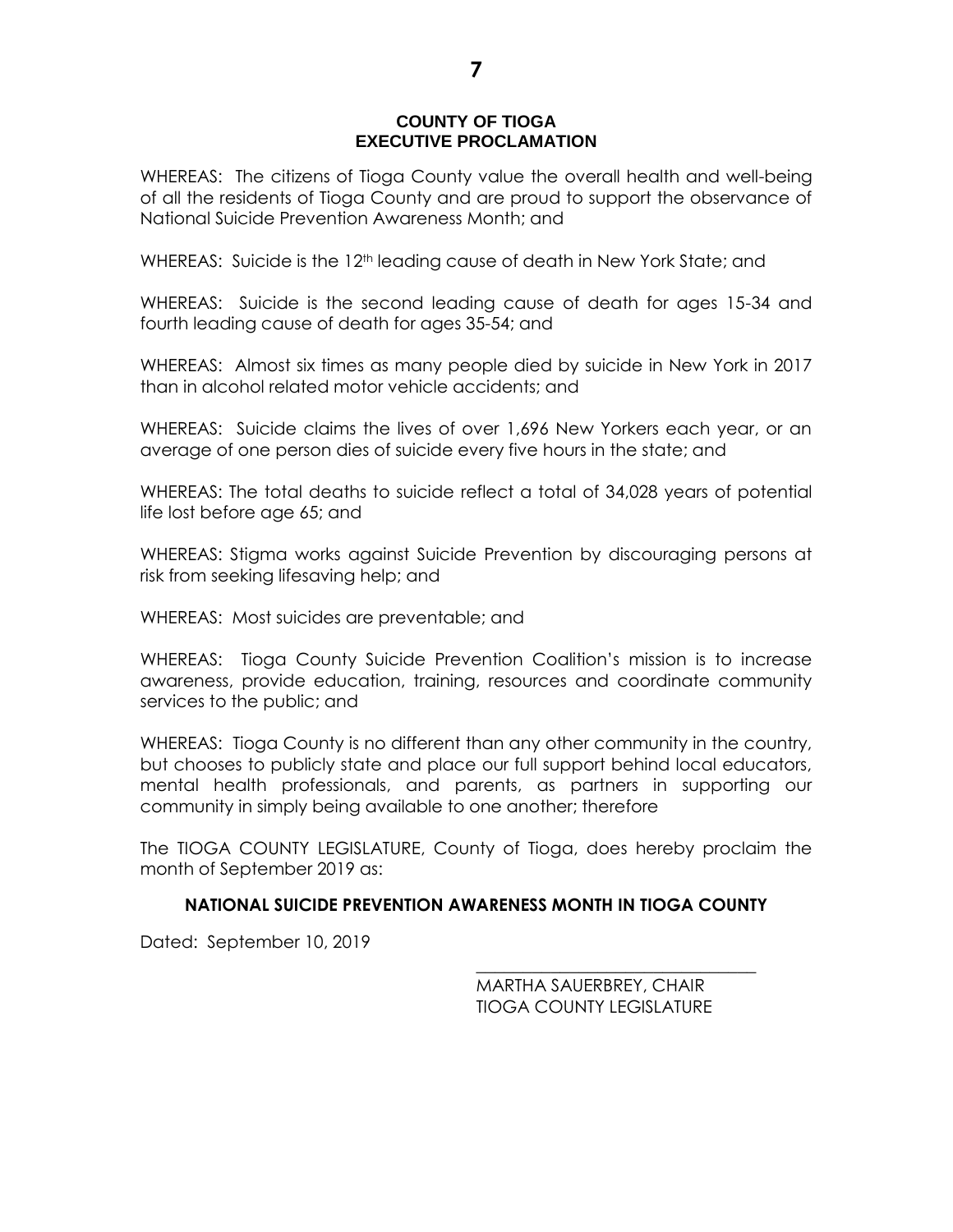REFERRED TO: ED&P COMMITTEE

RESOLUTION NO. -19 DESIGNATION OF TIOGA COUNTY LOCAL DEVELOPMENT CORPORATION, D.B.A. TIOGA COUNTY TOURISM, AS AUTHORIZED TOURISM PROMOTION AGENCY FOR 2020

WHEREAS: The Tioga County Local Development Corporation, d.b.a. the Tioga County Tourism Office, is the not-for-profit corporation that develops and implements a tourism promotion and marketing program for the county; and

WHEREAS: The Tioga County Tourism Office coordinates with the state in its tourism grants program; and

WHEREAS: The New York State tourism grants program is designed to encourage tourism promotion throughout the regions of New York State; and

WHEREAS: The guidelines for this local assistance program require counties to appoint an official Tourism Promotion Agency (TPA); therefore be it

RESOLVED: That the Tioga County Tourism Office be and hereby is designated by the Tioga County Legislature as their Tourism Promotion Agency for the 2020 budget year and authorized to make application for and receive grants on behalf of the county pursuant to the New York State Tourism Promotion Act.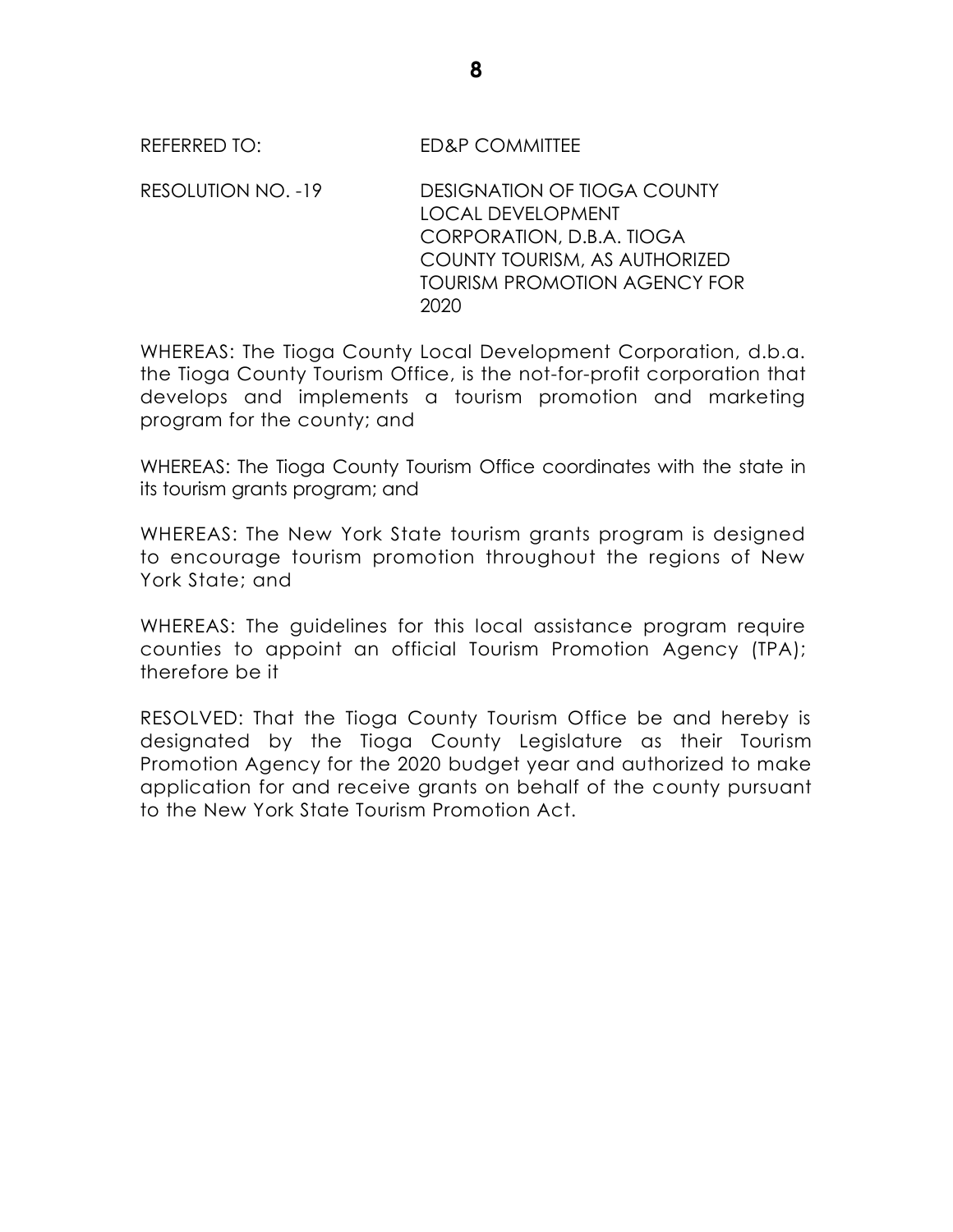# REFERRED TO: ADMINISTRATIVE SERVICES COMMITTEE

RESOLUTION NO. -19 ESTABLISH EQUALIZATION RATES

RESOLVED: That under the provisions of Section 804 of the Real Property Tax Law, equalization rates for the purpose of apportioning 2020 County taxes among the several Towns are hereby established as follows:

| Town of Barton        | 84.00  |
|-----------------------|--------|
| Town of Berkshire     | 100.00 |
| Town of Candor        | 97.00  |
| Town of Newark Valley | 68.00  |
| Town of Nichols       | 26.00  |
| Town of Owego         | 72.50  |
| Town of Richford      | 98.00  |
| Town of Spencer       | 90.00  |
| Town of Tioga         | 6.40   |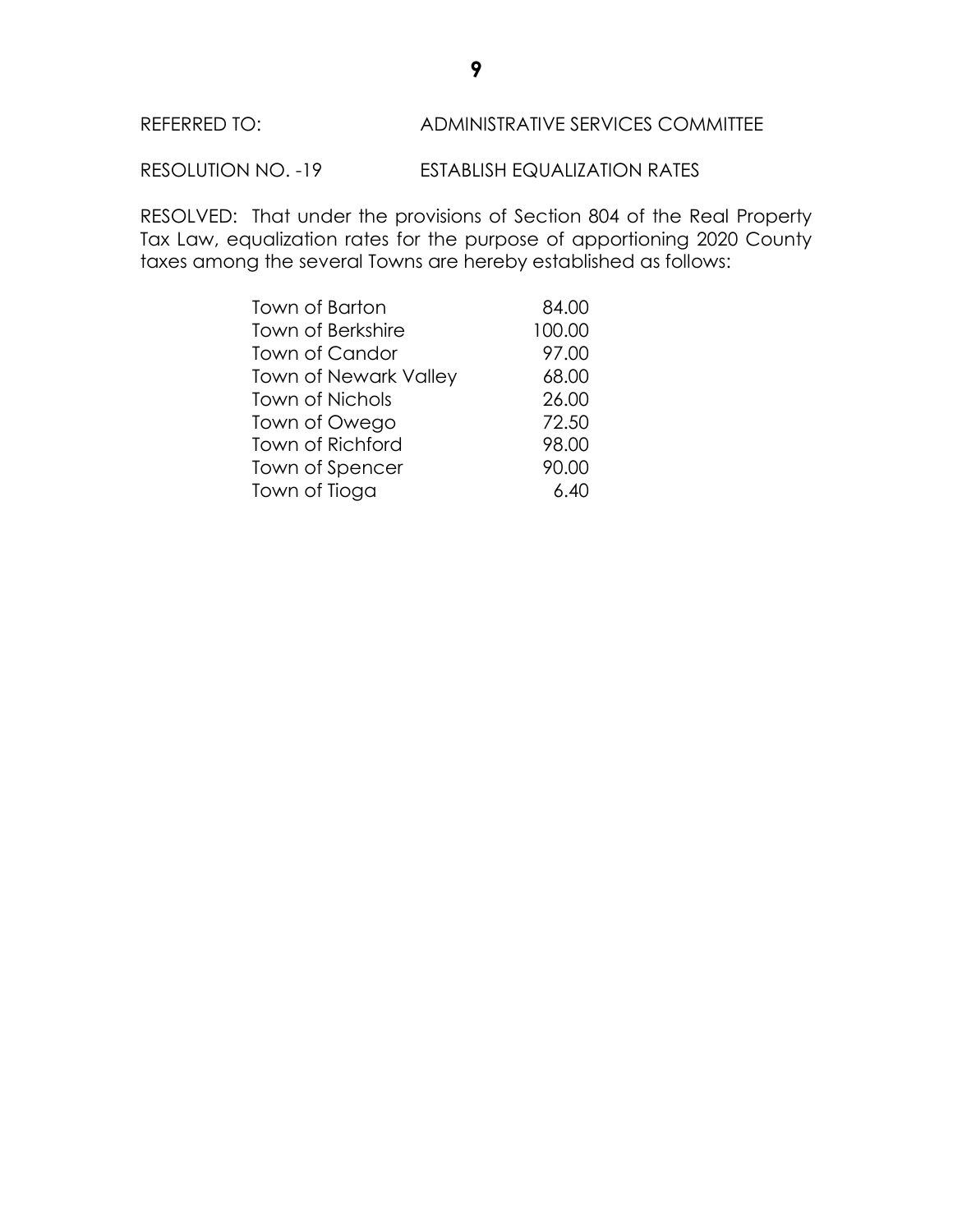REFERRED TO: HEALTH & HUMAN SERVICES COMMITTEE LEGAL COMMITTEE

RESOLUTION NO. – 19 AUTHORIZING EXECUTION OF AN INDEMNITY AGREEMENT BETWEEN THE COUNTY OF GENESEE DEPARTMENT OF MENTAL HEALTH AND THE COUNTY OF TIOGA DEPARTMENT OF MENTAL HYGIENE

WHEREAS: The County of Genesee Department of Mental Health ("Genesee") is (i) acting as lead agency in the development of a behavioral health care cooperative ("BACC") under the New York State Delivery System Reform Incentive Payment Program ("DSRIP") known as Integrity Partners for Behavioral Health ("Integrity Partners"), (ii) acting as lead agency for receipt and disbursement of funds under a Value Based Payments Readiness Program Agreement ("VBPR"), and (iii) executing, delivering and performing the VBPR as its lead agency all of which exposes Genesee to bearing the primary financial risk associated with pursuing a state-sponsored initiative under DSRIP; and

WHEREAS: The County of Tioga Department of Mental Hygiene ("Tioga") wishes to provide for the indemnification of Genesee for Tioga's part in participating in Integrity Partners; and

WHEREAS: It is prudent, necessary, and in the public interest for Tioga to obligate itself contractually to indemnify, hold harmless Genesee in order to induce Genesee to serve and to continue to serve the interests of Tioga, as well as its own interests, in developing of Integrity Partners; the exemption, delivery and performance of the VBPR; and managing the receipt and disbursement of funds under the VBPR; therefore be it

RESOLVED: That the execution of an Indemnification Agreement as approved by the County Attorney between Genesee and Tioga is hereby authorized for the duration of its obligations as a participant in the Integrity Partners program.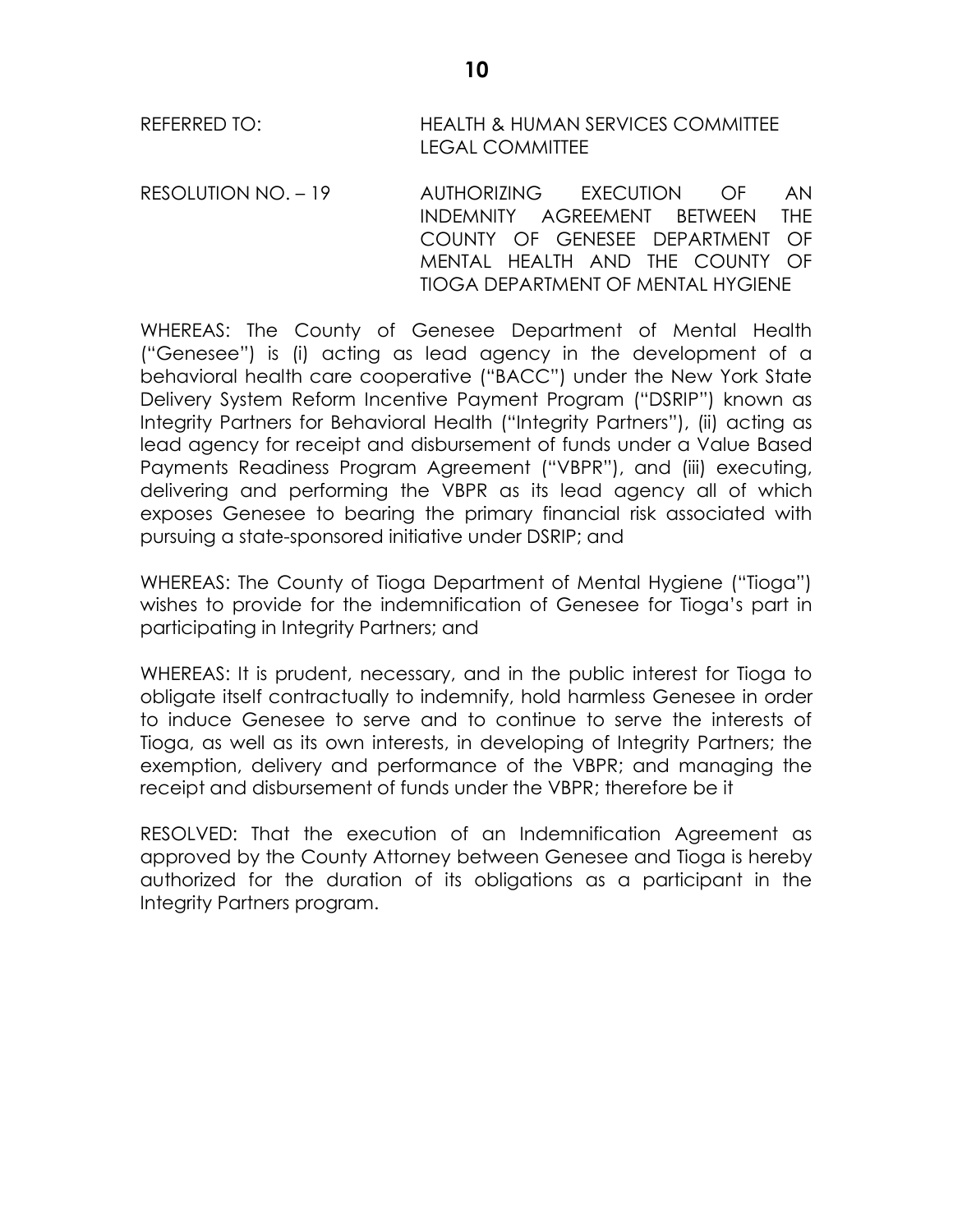REFERRED TO: PUBLIC WORKS

RESOLUTION NO. -19 AWARD CONTRACT FOR CLEANING SERVICES FOR COUNTY BUILDINGS

WHEREAS: The Commissioner of Public Works received only one sealed bid for cleaning services for the County Buildings on Wednesday, August 14, 2019 at 11:00 AM and the bid was as follows:

# **GDI Services**

Johnson City, NY

| COB, B&G & DPW | HHS & PSB     | Clerk's, CH, CHA ALL BUILDINGS |              |
|----------------|---------------|--------------------------------|--------------|
| *\$77,208.00   | *\$149,400.00 | *\$117,180.00                  | \$343,788.00 |

And

WHEREAS: The Commissioner of Public Works reviewed the bid; therefore be it

RESOLVED: That the Tioga County Legislature award the cleaning bid for all buildings to GDI Services in the amount of \$343,788.00 to be paid out of HHS Buildings Account A1621 540140 and all other buildings out of Buildings & Grounds Contracting Services account A1620 540140 for a term of two years commencing upon adoption of this resolution with price adjustment by the increase in prevailing wages at end of first year.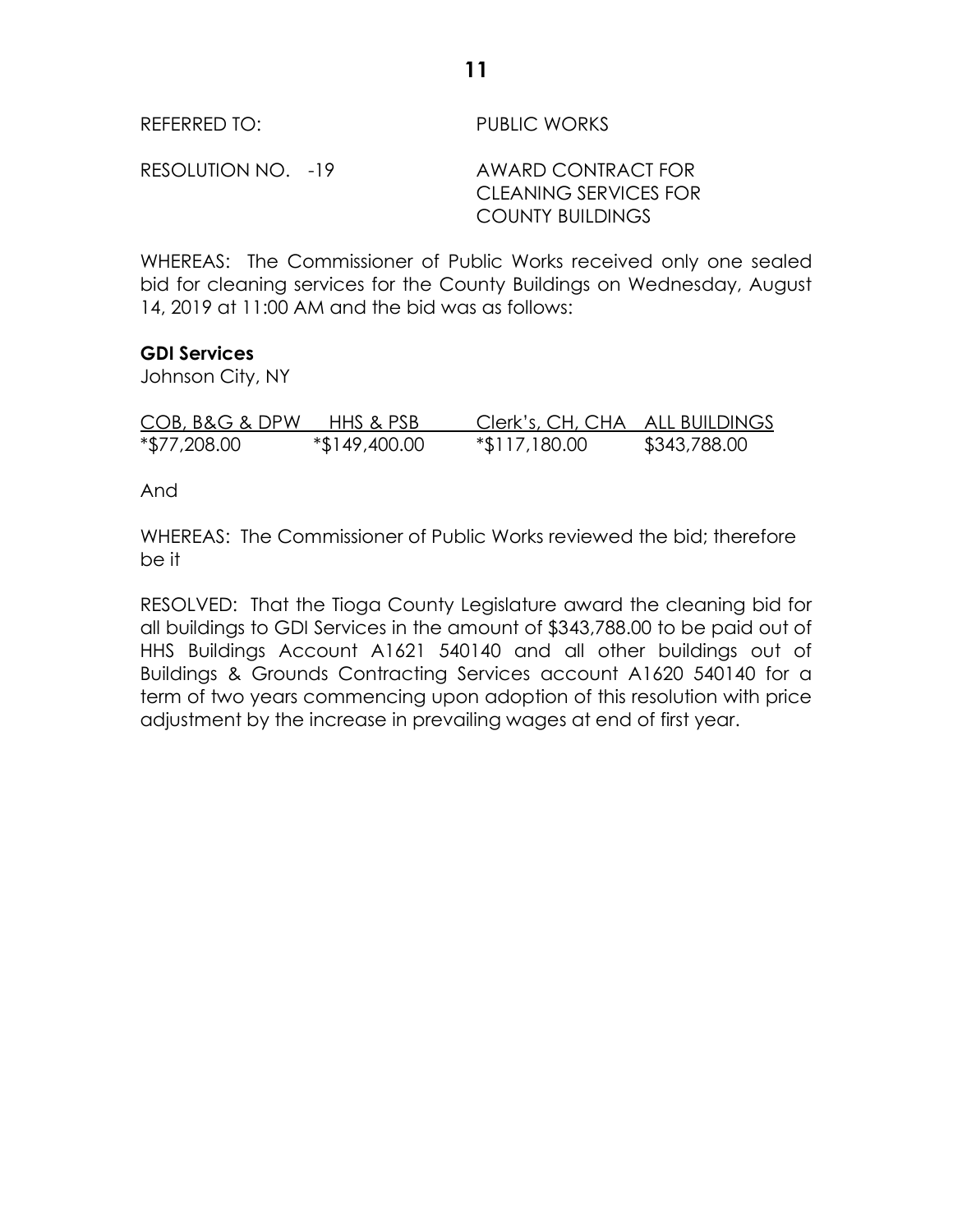REFERRED TO: PUBLIC WORKS COMMITTEE

RESOLUTION NO. -19 AUTHORIZING THE IMPLEMENTATION AND FUNDING IN THE FIRST INSTANCE 100% OF THE FEDERAL AID AND STATE "MARCHISELLI" PROGRAM-AID ELIGIBLE COSTS OF A TRANSPORTATION FEDERAL-AID PROJECT AND APPROPRIATING FUNDS

WHEREAS: A project for the Tioga County Bridge Preventative Maintenance Program (2018), PIN 9754.28 (the Project) is eligible for funding under Title 23 U.S. Code, as amended that calls for the apportionment of the costs of such program to be borne at the ratio of 80% Federal Funds and 20% non-Federal Funds; and

WHEREAS: The County of Tioga desires to advance the Project by making a commitment of 100% of the Federal and non-Federal share of the costs of the Preliminary Engineering/Design and Construction and Construction Supervision and Inspection work;

NOW, THEREFORE, the Tioga County Legislature, duly convened does hereby

RESOLVED: That the Tioga County Legislature hereby approves the above-subject project; and it is hereby further

RESOLVED: That the Tioga County Legislature hereby authorized the County of Tioga to pay in the first instance 100% of the Federal and non-Federal share of the cost of the Construction and Construction Supervision and Inspection work for the Project or portions thereof; and it is further

RESOLVED: That the sum of \$212,300 is hereby appropriated from account D5110.540050 and made available to cover the costs of participation in the above phase of the Project; and it is further

RESOLVED: That in the event the full Federal and non-Federal share costs of the project exceeds the amount appropriated above, the Tioga County Legislature shall convene as soon as possible to appropriate said excess amount immediately upon notification by the New York State Department of Transportation thereof, and it is further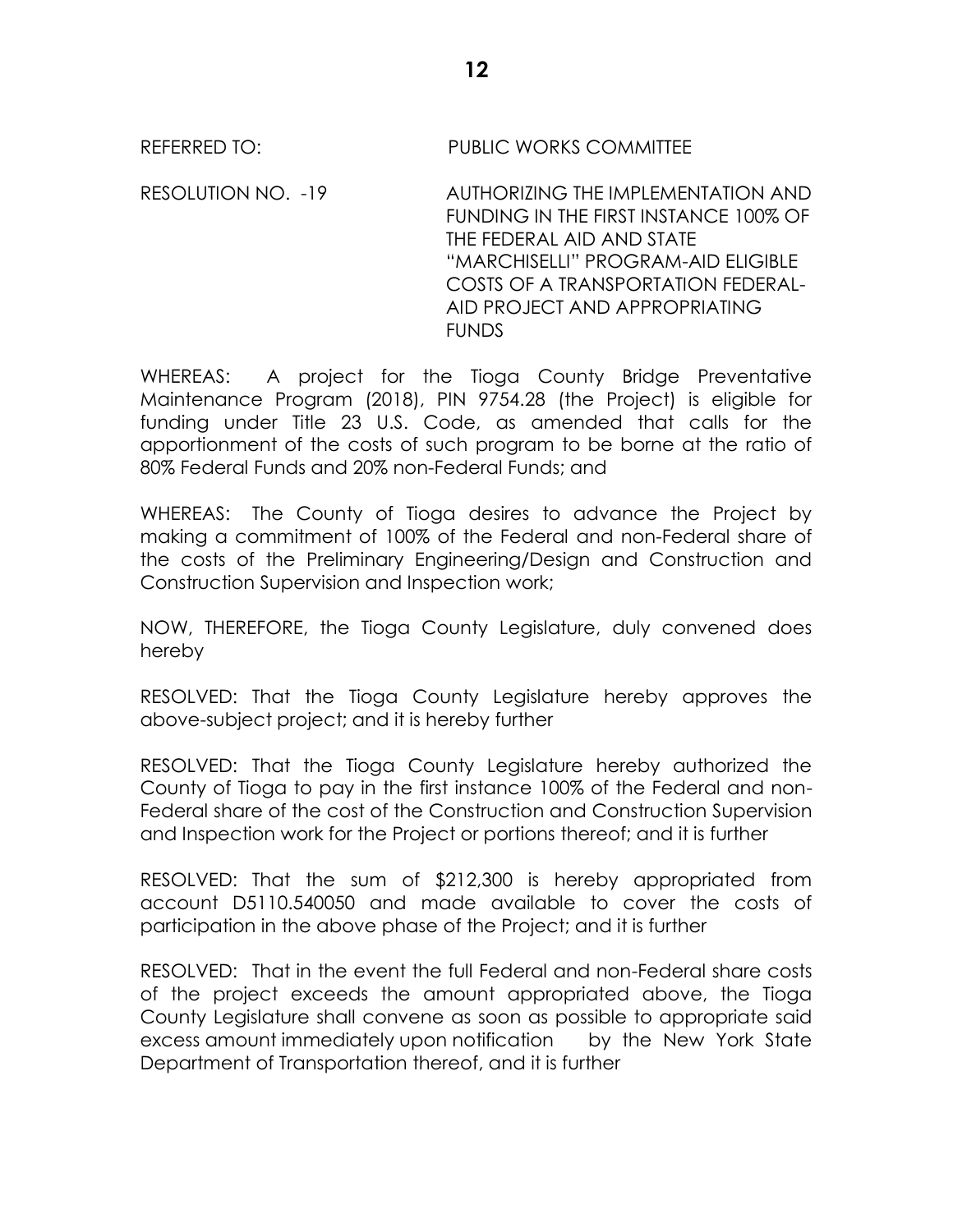RESOLVED: That the Chair of the Tioga County Legislature be and is hereby authorized to execute all necessary Agreements, certifications or reimbursement requests for Federal Aid and/or Marchiselli Aid on behalf of the County of Tioga with the New York State Department of Transportation in connection with the advancement or approval of the Project and providing for the administration of the Project and the municipality's first instance funding of project costs and permanent funding of the local share of federal-aid and state-aid eligible Project costs and all Project costs within appropriations therefore that are not so eligible, and it is further

RESOLVED: That a certified copy of this resolution be filed with the New York State Commissioner of Transportation by attaching it to any necessary Agreement in connection with the Project, and it is further

RESOLVED: This Resolution shall take effect immediately.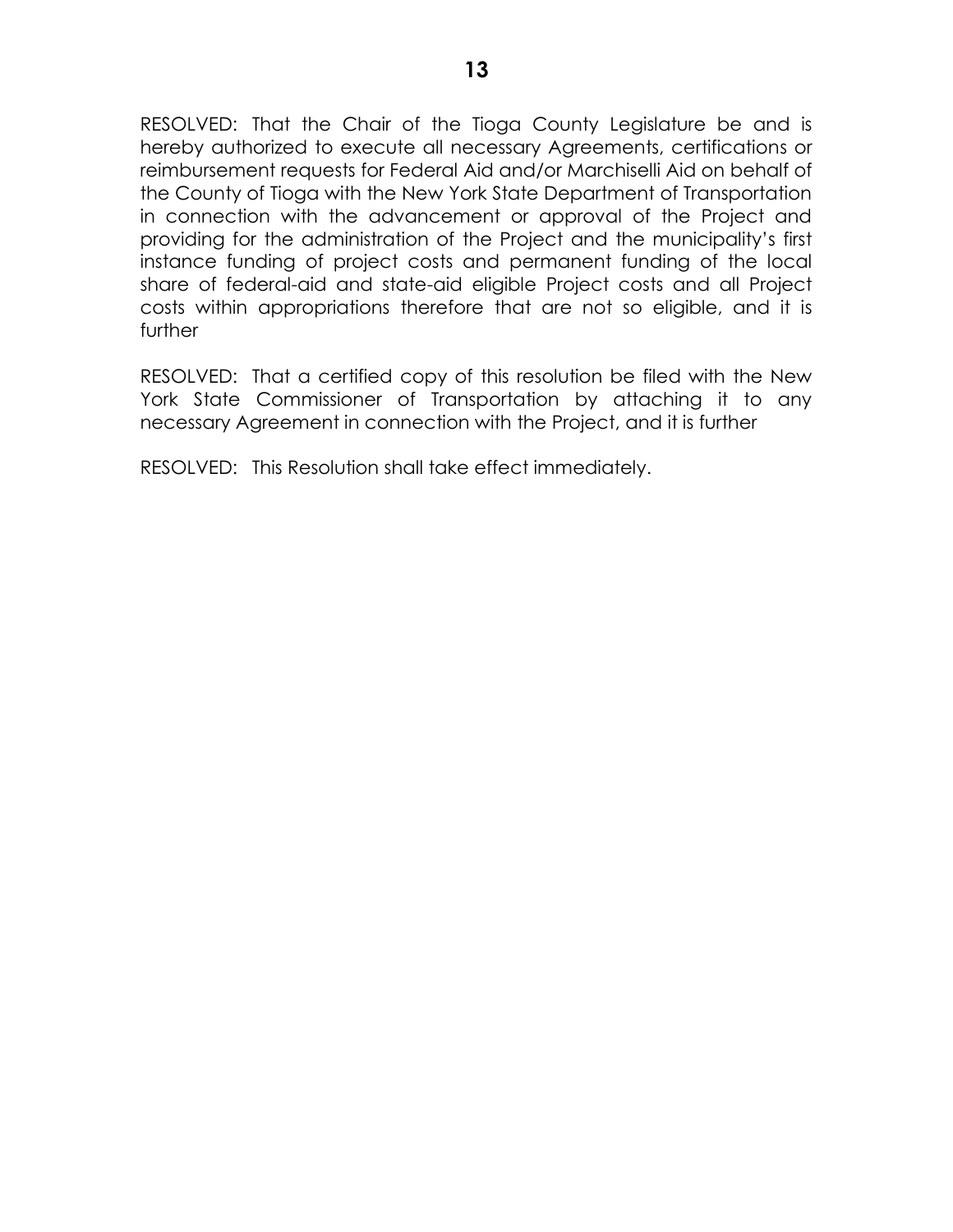REFERRED TO: The Second PUBLIC WORKS COMMITTEE

RESOLUTION NO. -19 AWARD INSPECTION SERVICES TO MCFARLAND JOHNSON FOR PHASE 4 OF BRIDGE PREVENTATIVE MAINTENANCE PROJECT PIN 9754.28

WHEREAS: The Preventative Maintenance Bridge Program has been placed on the FHWA Program and will have several phases; and

WHEREAS: McFarland Johnson, Binghamton NY did the design for this project; and

WHEREAS: The Commissioner of Public Works received a Phase 4 proposal for inspection services for this project from McFarland Johnson, Binghamton NY; and

WHEREAS: The proposal for this bridge came in at \$19,684; therefore be it

RESOLVED: That the Tioga County Legislature award the inspection services contract for Phase 4 of the Preventative Maintenance Project to McFarland Johnson, Binghamton NY not to exceed \$19,684 to be paid out of the Bridge Projects Account D5110.540050.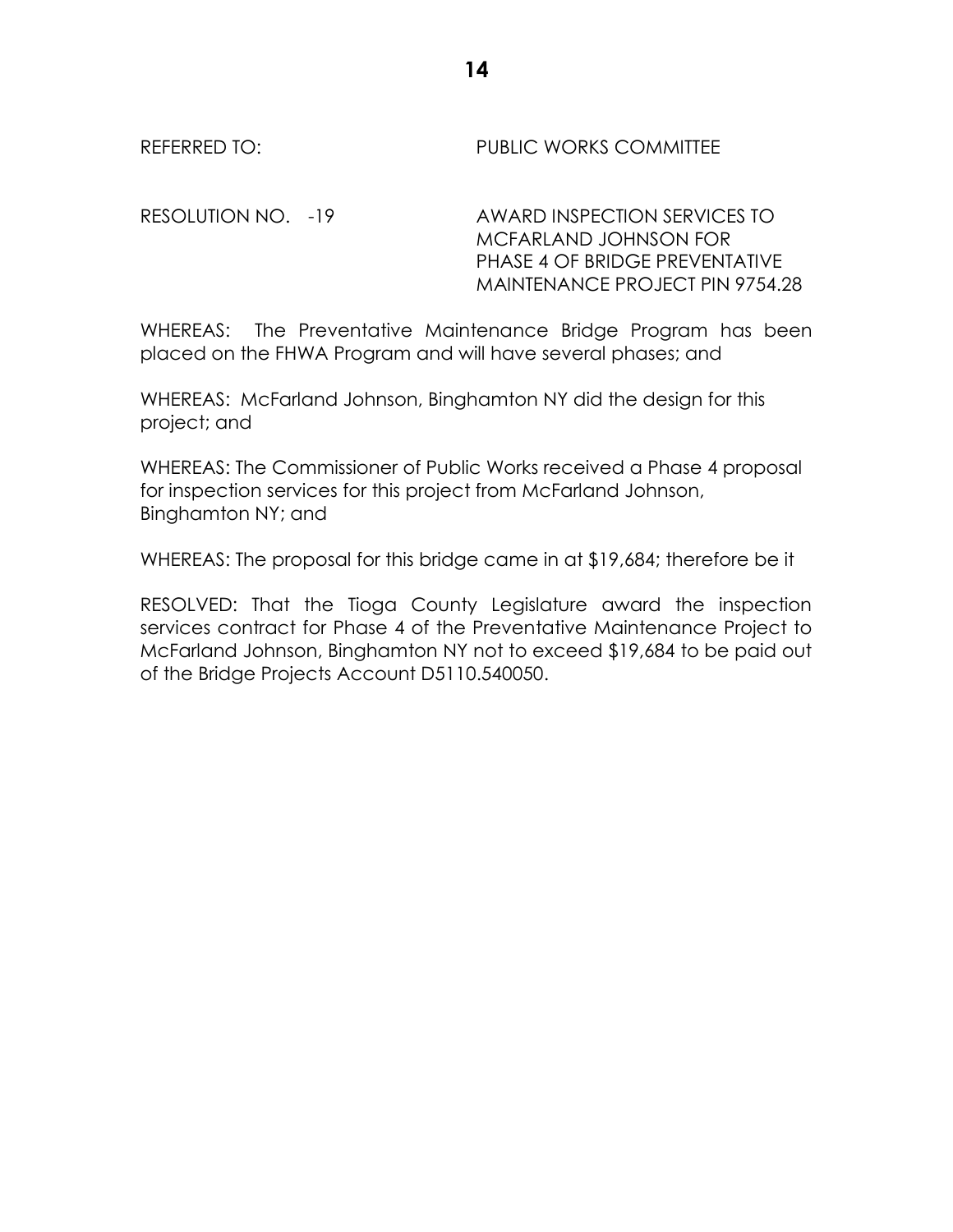REFERRED TO: PUBLIC WORKS

RESOLUTION NO. -19 APPROVE SUPPLEMENTAL AGREEMENT FOR BRIDGE PREVENTATIVE MAINTENANCE PHASE 4 – DESIGN SERVICES

WHEREAS: The Bridge Preventative Maintenance Project PIN: 9754.28 has been placed on the FHWA Program; and

WHEREAS: The project will be funded as follows:

| FEDERAL: | 80% |
|----------|-----|
| STATE:   | 15% |
| LOCAL:   | 5%  |

and

WHEREAS: McFarland Johnson was awarded the design services on Resolution 90-18; and

WHEREAS: A supplemental agreement was submitted to cover additional costs for additional preliminary design phase services in the amount of \$6,740; therefore be it

RESOLVED: That the Tioga County Legislature approves the Supplemental Agreement for McFarland Johnson, Binghamton, NY to provide additional design services not to exceed an extra \$6,740, for a new total of \$36,112 to be paid out of the Bridge Projects Account D5110.540050.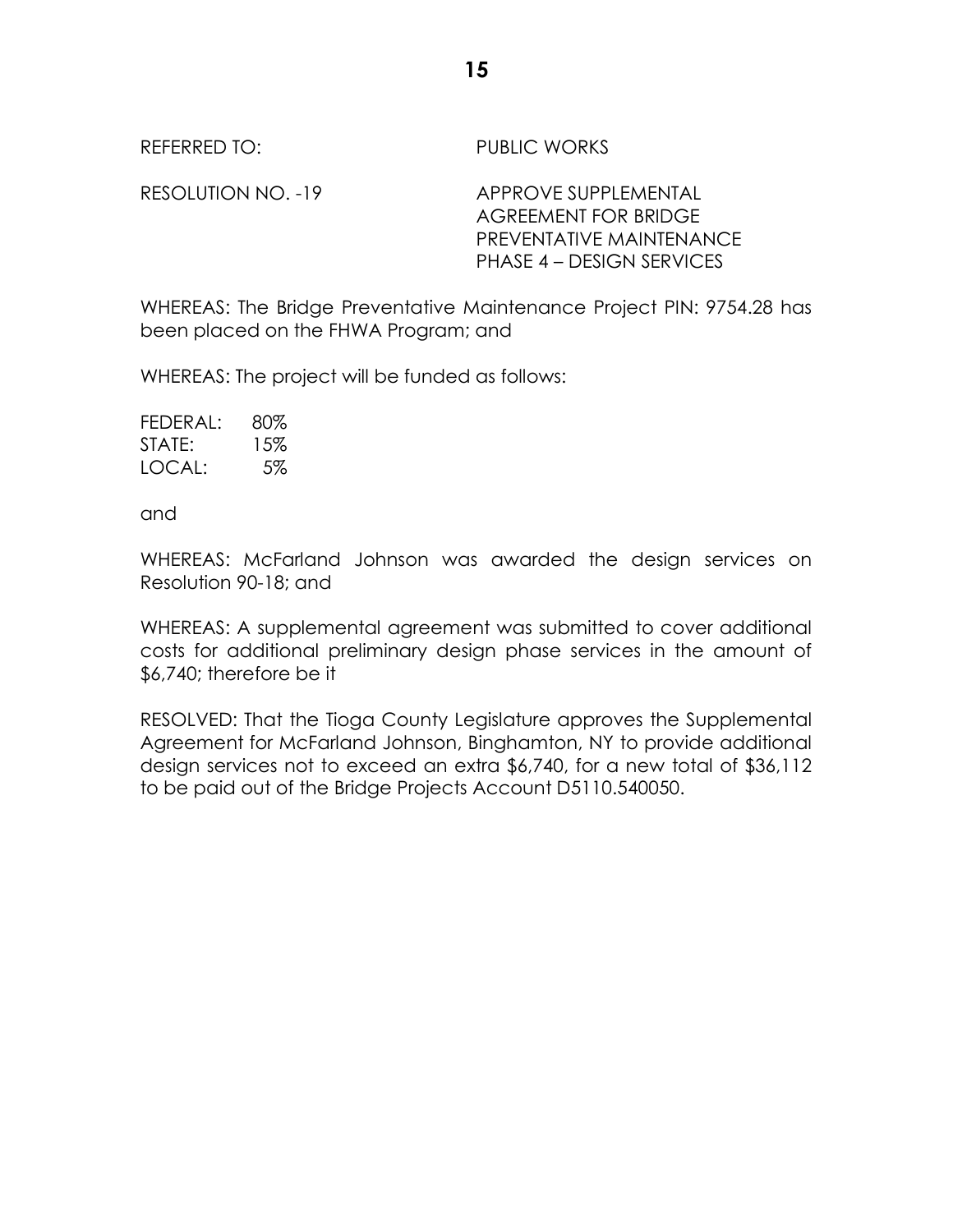## REFERRED TO: PUBLIC WORKS COMMITTEE

RESOLUTION NO. -19 SOLAR SUBSCRIPTION FOR DEMAND-ONLY BETWEEN TIOGA COUNTY AND RENOVUS

WHEREAS: Tioga County Department of Public Works is always trying to find ways to save Tioga County taxpayers; and

WHEREAS: Tioga County has become a popular area for solar development; and

WHEREAS: Since Tioga County has a fixed energy contract for most of our electric supply with Constellation until November 2020, we can only take advantage of the demand side of our energy costs; and

WHEREAS: Renovus Solar is one of these developers and they offer a Solar Subscription that gives a 10% discount on energy to offset demand charges; therefore be it

RESOLVED: That the Tioga County Legislature authorizes and directs the Chair of the Legislature or their designee to enter into Solar Subscription Demand-Only contract upon approval by the County Attorney.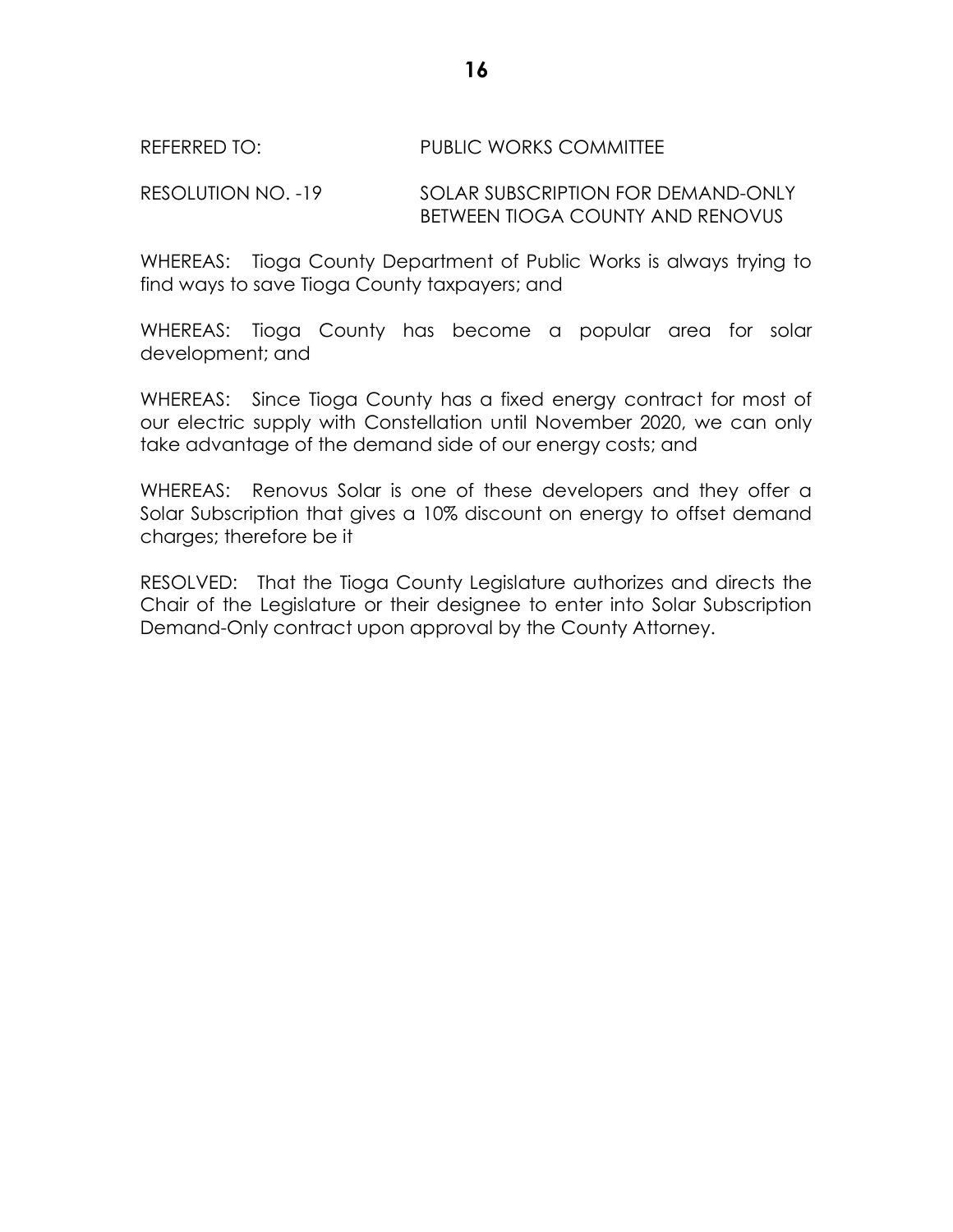# REFERRED TO: ADMINISTRATIVE SERVICES COMMITTEE FINANCE/LEGAL COMMITTEE

RESOLUTION NO. -19 AUTHORIZE COUNTY TREASURER'S OFFICE TO CREATE REVENUE ACCOUNTS WITHIN BOARD OF ELECTIONS BUDGET, IN ORDER TO RECEIVE GRANT FUNDING FROM THE STATE BOARD OF ELECTIONS AND AMEND BUDGET

WHEREAS: Pursuant to the Chapter 53 Aid to Localities and Chapter 54 Capital Projects Laws of 2019, signed by Governor Cuomo on April 12, 2019, Tioga County has been allocated funds through the New York State Board of Elections for the respective purposes of implementing Early Voting and purchasing electronic poll books; and

WHEREAS: The Tioga County Board of Elections has no revenue lines in the 2019 operating budget designated to receive such funds; therefore be it

RESOLVED: That the Tioga County Treasurer's Office is authorized to create revenue accounts, amend 2019 budget and accept State Aid within the Board of Elections Capital Budget (Org. H1450) in order to receive grant funding from the State Board of Elections related to Early Voting and the procurement of electronic poll books as follows:

To: A1450 439060 EV19 State Aid Election-Early Voting Funds \$15,000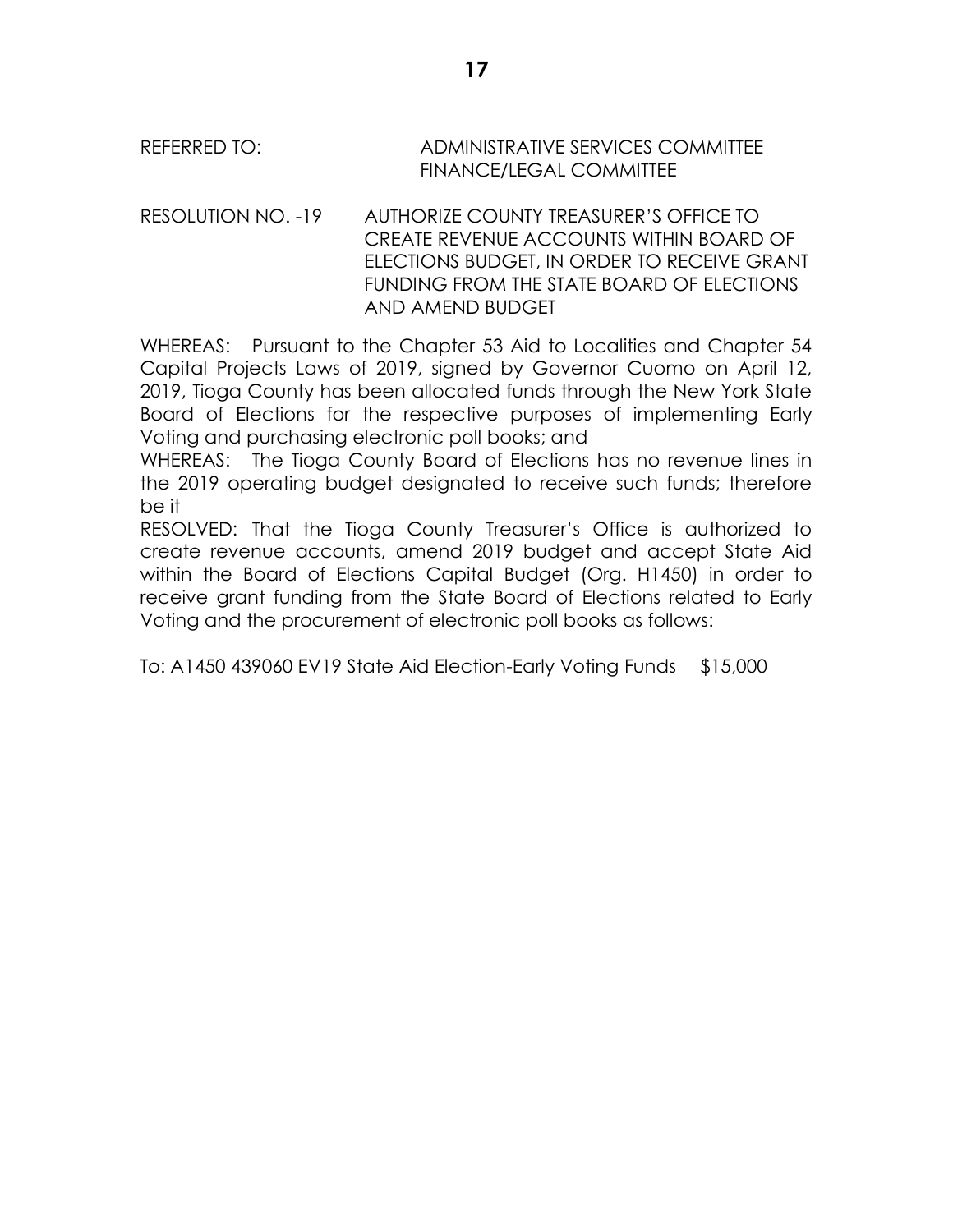# REFERRED TO: ADMINISTRATIVE SERVICES COMMITTEE FINANCE/LEGAL COMMITTEE

RESOLUTION NO. -19 APPROVE ELECTRONIC POLL BOOKS CAPITAL GRANT TO REIMBURSE TIOGA COUNTY FOR ELECTRONIC POLL BOOK **PURCHASE** 

WHEREAS: As part of the State Fiscal Year (SFY) 2019/20 budget, Governor Cuomo signed into law Chapter 54 of the Laws of 2019 on April 12, 2019; and

WHEREAS: Such law implemented the Electronic Poll Book Capital Grant to reimburse \$14 million to County Boards for local dollars spent to further implement capital purchase of e-poll books and associated software, ondemand ballot printers and related cybersecurity software; and

WHEREAS: Counties are anticipated to receive \$15,000 of such funds per planned early voting site, with the remainder of the funds being distributed to counties based on number of registered voters as of February 1, 2019; and

WHEREAS: The reimbursement program requires each County Board of Elections to provide a capital projects grant program workplan / budget, which will require a narrative summary, description of expenditures and other metrics; and

WHEREAS: On August 8, 2019, a proposed grant contract from the New York State Board of Elections for \$42,108.51 was received by the Tioga County Board of Elections to be reviewed and signed by the Election Commissioners, Treasurer or other authorized county representative, and notarized; therefore be it

RESOLVED: That the Tioga County Board of Elections is approved to submit the signed paperwork to the NY State Board of Elections in order for Tioga County to be eligible for reimbursement of the aforesaid amount, after the purchase of electronic poll books.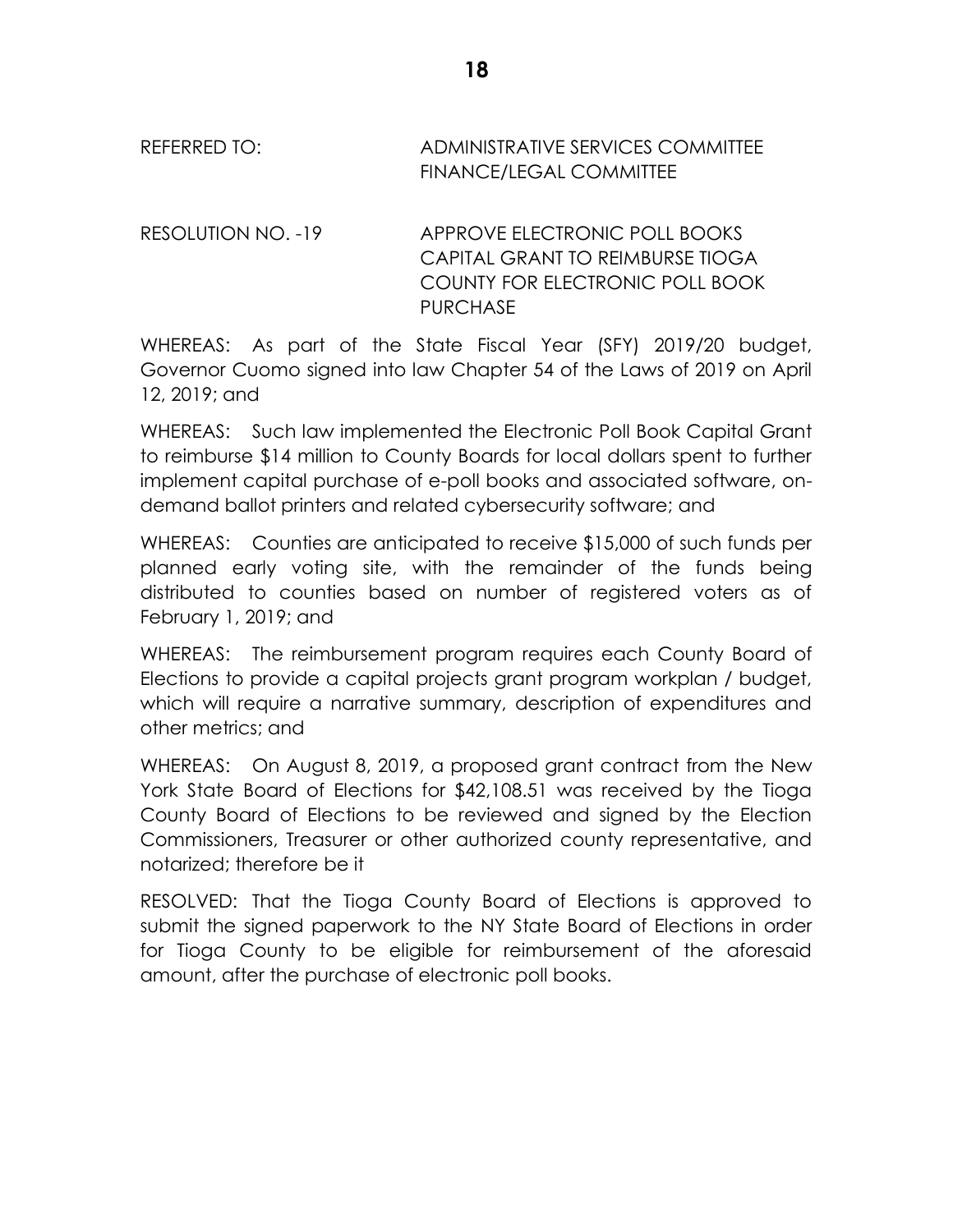| REFERRED TO: | ADMINISTRATIVE SERVICES COMMITTEE |
|--------------|-----------------------------------|
|              | FINANCE/LEGAL COMMITTEE           |

RESOLUTION NO. -19 AUTHORIZE FUNDING FOR TIOGA COUNTY BOARD OF ELECTIONS TO PURCHASE ELECTRONIC POLL BOOKS AND AMEND BUDGET

WHEREAS: Governor Cuomo signed Chapter 6 of the Laws of 2019 on January 24, 2019, mandating the implementation of Early Voting in New York State starting with the 2019 general election, and Chapter 55 on April 12, 2019, authorizing the use of electronic poll books in New York State; and

WHEREAS: The NYS Board of Elections has certified electronic poll book systems from three vendors for use in New York State, and NYS Office of General Services has awarded or is in the process of awarding statewide contracts with said vendors; and

WHEREAS: Electronic poll books will be instrumental in implementing early voting due to the necessity of tracking and uploading voter history at the end of each day of early voting to prevent voter fraud; and

WHEREAS: On-demand ballot printers are a necessity for early voting to ensure that each early voter from anywhere in the county is issued the correct ballot for their district; and

WHEREAS: Tioga County has over 33,000 registered voters and it is recommended to have one electronic poll book per 500 voters plus spares, hence Tioga County requires 68 electronic poll books; and

WHEREAS: Election Commissioners anticipate the need for four (4) ondemand ballot printers (one redundant) in busy election years for our early voting center; and

WHEREAS: Tioga County will have one (1) early voting center and 18 Election Day poll sites, and will require a secure router to facilitate communication among e poll book devices for each of these sites; and

WHEREAS: The cost of 68 electronic poll book systems from the desired vendor, Robis, Inc., has been quoted at \$1,762 each (hardware and software) plus a \$5,000 implementation fee, for a total of \$127,196; and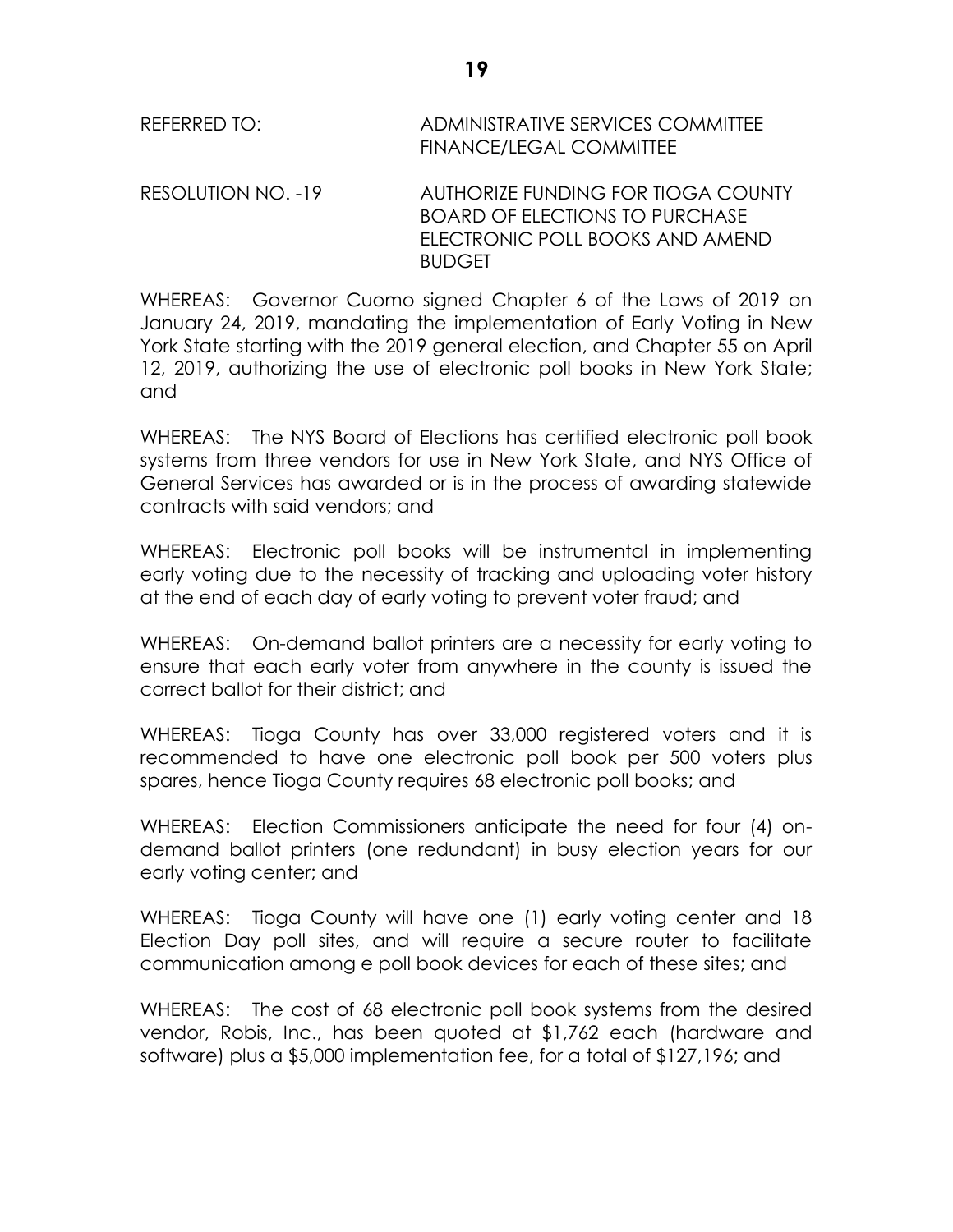WHEREAS: The cost of four on-demand ballot printers is quoted at \$595 each for a total of \$2,380; and

WHEREAS: The cost of 19 secure routers (Peplink Soho Pepwave Multi Homed Router) is quoted at \$200 each, for a total of \$3,800; and

WHEREAS: The Tioga County Board of Elections has \$7,000 available under computer and equipment budget lines to apply to aforesaid expenses; therefore be it

RESOLVED: That the Tioga County Board of Elections 2019 budget be amended to include an additional \$126,376 under the Election Expense line (A1450 – 540490) in order to procure electronic poll books and facilitate smooth election operations as follows:

|     | From: A1450 520090 Computer<br>A1450 520130 Equipment                                               | 2,000.00<br>5,000.00     |
|-----|-----------------------------------------------------------------------------------------------------|--------------------------|
| To: | H1450 520490 EP19 Capital Election Expense                                                          | 7,000.00                 |
|     | From: H1450 439060 EP19 State Aid Election Electronic<br>Poll Books<br>H390900 Capital Fund Balance | \$42,109.00<br>84,267.00 |
|     | To: H1450 520490 EP19 Capital Election Expense<br>Electronic Poll Books                             | \$126,376.00             |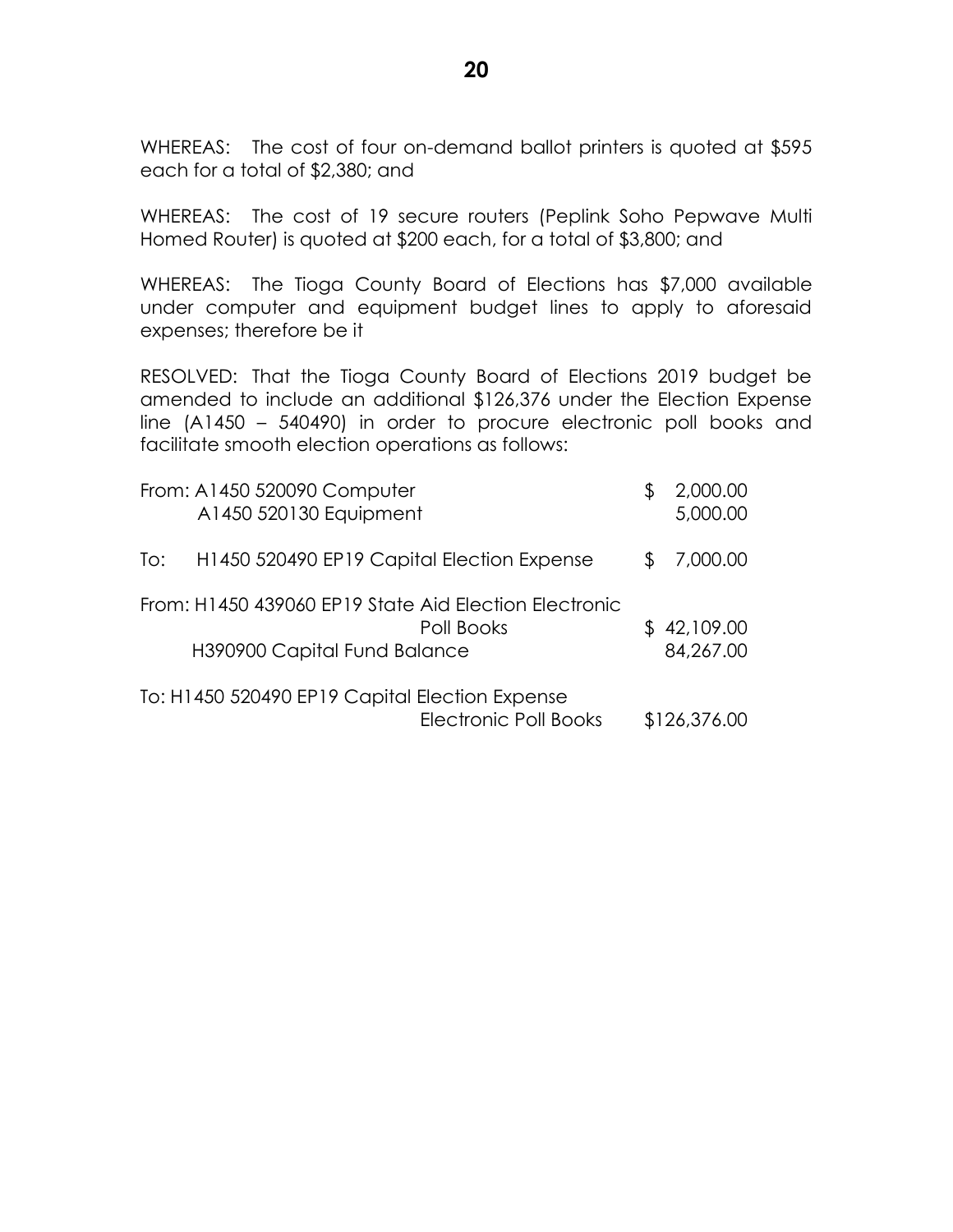RESOLUTION NO: -19 ABOLISH POSITION IN TREASURER'S OFFICE AND CREATE POSITION IN LAW DEPARTMENT; TRANSFER FUNDS FROM TREASURER BUDGET TO LAW BUDGET AND MODIFY BUDGETS

WHEREAS: Legislative approval is required to abolish and create positions within Tioga County employment; and

WHEREAS: Budget modifications and transfer of funds require Legislative approval; now therefore be it

RESOLVED: That the position of Paralegal in the Treasurer's Officer currently held by Kevin Humes be and hereby is abolished retroactive to August 31, 2019; and be it further

RESOLVED: That the position of Paralegal be created in the Law Department retroactive to August 31, 2019; and be it further

RESOLVED: That the position of Paralegal in the Law Department be filled by Kevin Humes at his current rate of pay of \$38,081 retroactive to August 31, 2019; and be it further

RESOLVED: That the following budget modification and transfer of funds be made:

| FROM: | A1325-510010 - Treasurer's Full-time payroll | \$13,131.00 |
|-------|----------------------------------------------|-------------|
|       | A1325-581088 - Retirement                    | 841.20      |
|       | A1325-583088 - Social Security               | 859.16      |
|       | A1325-584088 - Workers Comp                  | 527.76      |
|       | A1325-585588 - Disability                    | 34.80<br>\$ |
|       | A1325-586088 - Health Insurance/HRA          | \$2,895.04  |
|       | A1325-588988 - EAP                           | 4.48<br>\$  |
| TO:   | A1420-510010 - Law Full-time payroll         | \$13,131.00 |
|       | A1420-581088 - Retirement                    | 841.20      |
|       | $A1420-583088 - Social Security$             | 859.16      |
|       | A1420-584088 - Workers Comp                  | 527.76      |
|       | A1420-585588 - Disability                    | 34.80<br>\$ |
|       | A1420-586088 - Health Insurance/HRA          | \$2,895.04  |
|       | A1420-588988 - EAP                           | 4.48<br>\$  |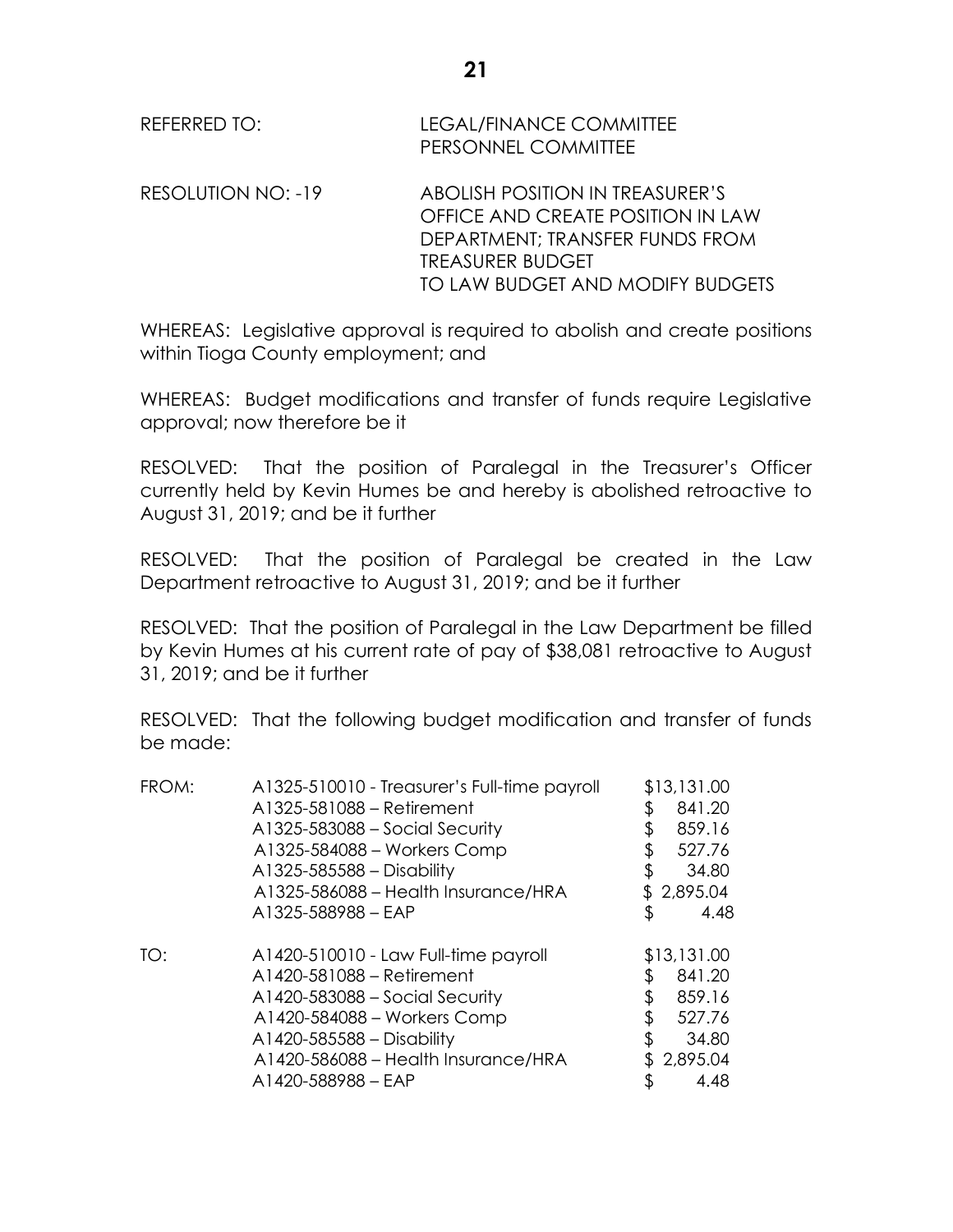## REFERRED TO: HEALTH AND HUMAN SERVICES COMMITTEE PERSONNEL COMMITTEE

RESOLUTION NO. -19 ABOLISH/CREATE POSITION (MENTAL HYGIENE)

WHEREAS: Legislative approval is required for the abolishment and creation of positions within Tioga County; and

WHEREAS: Due to retirement, the position of Supervising Certified Alcohol & Drug Counselor (CSEA SG XV, \$54,288 - \$54,988) has been vacant within the Mental Hygiene Department since August 8, 2019; and

WHEREAS: Upon review of this vacancy against mandated state requirements, the Director of Community Services has determined that a new classification would better serve current program needs within her department; and

WHEREAS: The Personnel Officer has reviewed a new position duties statement submitted by the Director of Community Services and has determined a new classification is appropriate and would represent a cost savings; and

RESOLVED: That the vacant position of Supervising Certified Alcohol & Drug Counselor be abolished and the position of Peer Advocate (CSEA SG VI, \$31,346 – 32,046) be created and available to fill effective September 14, 2019.